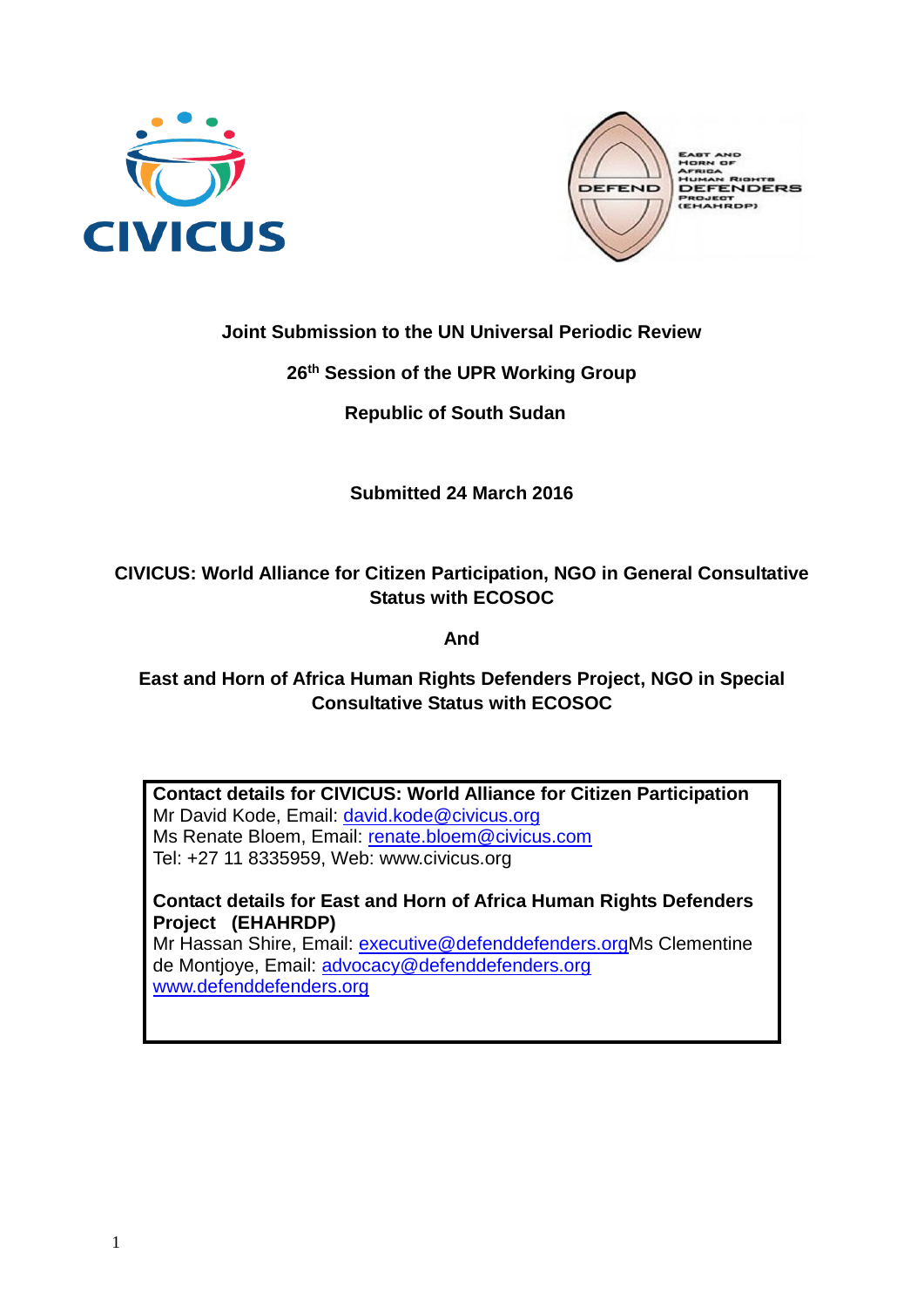## **1. (A) Introduction**

- **1.1** CIVICUS is a global network of civil society organisations and activists dedicated to strengthening citizen action and civil society around the world. Founded in 1993, CIVICUS proudly promotes marginalised voices, especially from the Global South and has members in more than 170 countries throughout the world.
- **1.2** The East and Horn of Africa Human Rights Defenders Project (EHAHRDP) is a regional non governmental organisation that seeks to strengthen the work of human rights defenders (HRDs) throughout the region by reducing their vulnerability to the risk of persecution and by enhancing their capacity to effectively defend human rights. EHAHRDP focuses its work on Burundi, Djibouti, Eritrea, Ethiopia, Kenya, Rwanda, Somalia (together with Somaliland), South Sudan, Sudan, Tanzania and Uganda.
- **1.3** The Republic of South Sudan gained independence from Sudan on 9 July 2011 and is Africa's youngest nation. Since the start of the civil war, on 15 December 2013, at least 50,000 people have been killed, more than 1,000,000 internally displaced and 760,000 have fled to neighbouring countries, particularly Ethiopia, Kenya, Sudan and Uganda.<sup>1</sup> Human rights violations and atrocities against citizens and those who are critical of the government increased markedly after the start of the civil war. Several government agencies including officials in the president's office, the South Sudan National Security Service (SSNSS), the South Sudan People's Liberation Movement (SPLM), the Sudan People's Liberation Army (SPLA) and the main rebel groups remain implicated in attacks on human rights defenders and civil society organisations.
- **1.4** Human rights defenders operate in a volatile and dangerous environment in South Sudan but continue to monitor, document and report on human rights violations, at great risk to their lives. In the course of carrying out their activities, several human rights defenders have been victims of failed assassination attempts, and continue to receive death threats from government representatives, SSNSS, SPLM, SPLA and unidentified sources. They regularly face harassment, intimidation and are routinely kidnapped, tortured and left unattended in deserted areas. The houses and property of human rights defenders have been attacked and destroyed to deter them from carrying out their activities and such actions have forced several of them to flee to other countries to avoid attacks.
- **1.5** In this document CIVICUS and EHAHRDP outline concerns relating to the restrictions, attacks and intimidation of journalists and media houses. The authorities regularly close independent newspapers and radio stations. On several occasions copies of newspapers containing news items critical of the government, or interviews from rebel sources, have been confiscated by the authorities before being distributed. Several journalists have been killed on the basis of their work and many more are harassed, intimidated and receive death threats. Due to intense intimidation, many journalists now avoid reporting on sensitive issues like corruption, the ruling SPLM and the actions and activities of the rebels.
- **1.6** Our organisations also highlight restrictions on the right to freedom of peaceful assembly, as the South Sudanese authorities have on several occasions used brute

<u>.</u>

<sup>1</sup> Oxfam figures on those internally displaced and the number who have fled to other countries, and Al Jazeera citing UN sources indicate figures for those who have actually been killed since the start of the conflict. See "Oxfam, crisis in South Sudan," [https://www.oxfam.org/en/emergencies/crisis-south-sudan,](https://www.oxfam.org/en/emergencies/crisis-south-sudan) accessed 14 March 2016 and "UN: tens of thousands killed in South Sudan," [http://www.aljazeera.com/news/2016/03/tens](http://www.aljazeera.com/news/2016/03/tens-thousands-killed-south-sudan-war-160303054110110.html)[thousands-killed-south-sudan-war-160303054110110.html,](http://www.aljazeera.com/news/2016/03/tens-thousands-killed-south-sudan-war-160303054110110.html) accessed 14 March 2016.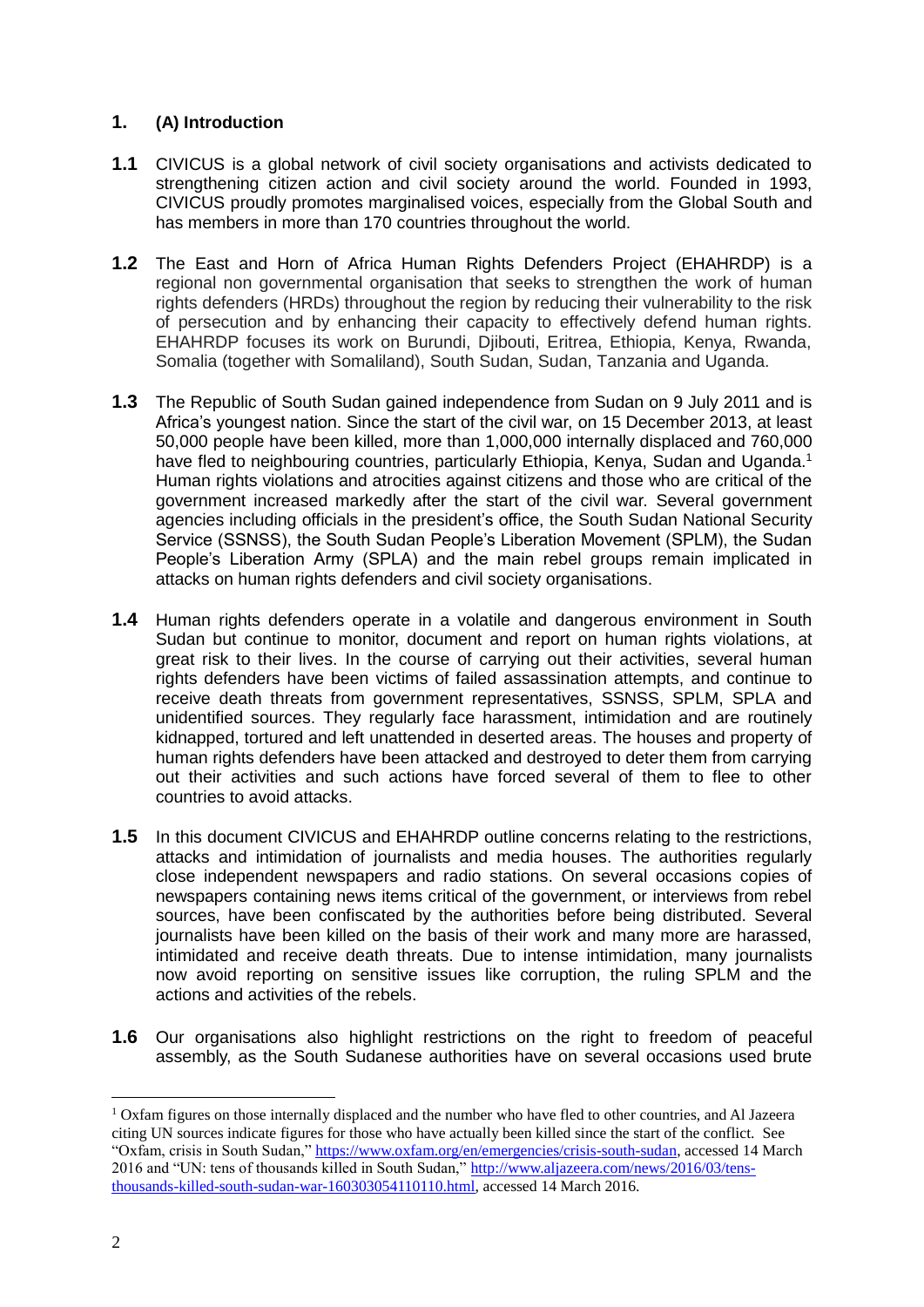force to disperse protests leading to loss of lives. Though the right to freedom of association is guaranteed in the 2011 Transitional Constitution, a restrictive NGO law is used to curb the activities of civil society organisations. Moreover, attacks on the staff and premises of some of these organisations and threats issued by government officials and unidentified individuals have forced them to cease operating.

- In section B, CIVICUS and EHAHRDP highlight concerns related to harassment, intimidation and persecution of members of civil society organisations.
- In section C, CIVICUS and EHAHRDP express concerns over restrictions on the right to freedom of expression and attacks on journalists and media platforms.
- In section D, CIVICUS and EHAHRDP express concerns over restrictions on the right to freedom of assembly.
- In Section E, CIVICUS and EHAHRDP highlight concerns over restrictions on the right to freedom of association.
- In Section F, CIVICUS and EHAHRDP make a number of recommendations in the areas of concern listed.

### **2 (B) Concerns regarding harassment, intimidation and persecution of members of civil society organisations**

- **2.1** Between 29 November and 1 December 2015, 13 representatives of the civil society platform – the Western Bahr el State-Civil Society Organisation network - were arrested and detained by security forces in Wau.<sup>2</sup> Their arrests were ordered by the Mayor of Wau, Elia Kamilo Dimo after the Western Bahr network issued a petition denouncing human rights violations by state security forces in Bagari, Jedid and Wau. The petition noted that security forces routinely harass, torture and shoot at civilians, urging the government to stop these atrocities. The petition also called for the withdrawal of the South Sudanese Army from some of these areas.<sup>3</sup> On 12 November 2015, days prior to his arrest, the Mayor invited civil society representatives after the petition was submitted to a meeting aimed at addressing the issues raised in the petition. The human rights defenders were later arrested and detained.<sup>4</sup> Most of the civil society representatives were later released following the intervention of the United Nations Mission in South Sudan.
- **2.2** On 15 August 2015 human rights defender and journalist Clement Lochio Lomornana was abducted by the South Sudanese security forces and forced into a military vehicle. Before the abduction, he had received threatening messages warning him he would be killed. He was forced to flee to Uganda and Kenya but later returned to South Sudan in the first week of August 2015. Upon his return, he was arrested by

<sup>&</sup>lt;sup>2</sup> "Wau authorities arrest 7 civil society activists who protested abuses by security forces," Radio Tamazuj, [https://radiotamazuj.org/en/article/wau-authorities-arrest-7-civil-society-activists-who-protested-abuses](https://radiotamazuj.org/en/article/wau-authorities-arrest-7-civil-society-activists-who-protested-abuses-security-forces)[security-forces,](https://radiotamazuj.org/en/article/wau-authorities-arrest-7-civil-society-activists-who-protested-abuses-security-forces) accessed 11 March 2016.

<sup>&</sup>lt;sup>3</sup> "W. Bahr et Ghazal government frees 8 out of 14 detained civil society activists," Sudan Tribune, [http://www.sudantribune.com/spip.php?article57239,](http://www.sudantribune.com/spip.php?article57239) accessed 11 March 2016.

<sup>4</sup> "Urgent appeal: 13 activists arbitrarily detained in South Sudan should be immediately released", EHAHRDP, 1 December 2015, [https://www.defenddefenders.org/2015/12/urgent-appeal-13-activists-arbitrarily-detained-in](https://www.defenddefenders.org/2015/12/urgent-appeal-13-activists-arbitrarily-detained-in-south-sudan-should-be-immediately-released/)[south-sudan-should-be-immediately-released/,](https://www.defenddefenders.org/2015/12/urgent-appeal-13-activists-arbitrarily-detained-in-south-sudan-should-be-immediately-released/) accessed 11 March 2016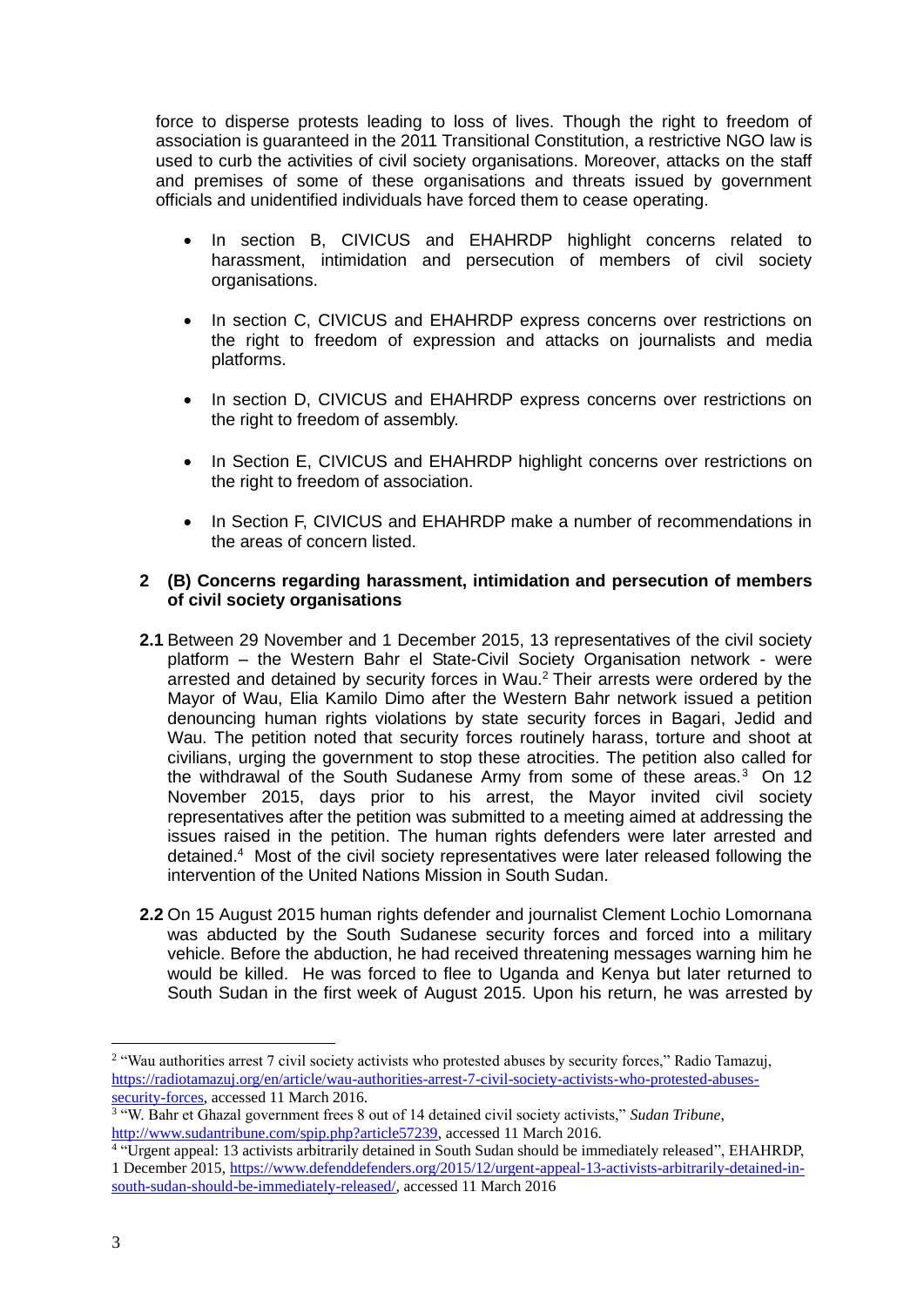security forces while he slept in his home in Chukudum, Budi County.<sup>5</sup> He was last seen on 15 August when he was forced into a military vehicle by security forces. His whereabouts remain unknown. It is believed that Clement has been targeted for his advocacy of freedom of speech and media rights, and his criticism of the South Sudanese civil war.

- **2.3** On 1 August 2014 civil society activist and Chair of the South Sudan Civil Society Alliance, Deng Athuai Mawiir was the victim of a targeted failed assassination attempt. He was having a conversation outside a hotel where he lodged in Juba when he was shot by an unidentified gunman. He sustained injuries in his leg and received treatment at the Juba Teaching Hospital. <sup>6</sup> Deng is an anti-corruption advocate and has been vocal in his campaign for transparency and accountability of government officials. On 4 July 2012, prior to the assassination attempt, he was abducted by unknown individuals, who placed a bag over his head, tied his hands and took him to a dark room where he was interrogated and warned about his anticorruption campaigns. A few days before he was abducted, he went to the South Sudanese Parliament and requested that the President reveal the identities of 75 ministers and government officials whom the President accused of embezzling 4 billion USD in a public letter.<sup>7</sup> After the abduction. Deng lodged a complaint with the police but no action was taken to investigate the issue or identify the perpetrators.
- **2.4** On 20 January 2014, at least 30 members of the SPLA went to the house of human rights defender and Director of the South Sudan Human Rights Society for Advocacy (SSHURSA) Biel Boutros. Some SPLA members surrounded his house while others went in and confiscated several belongings and damaged others. Biel and his family were not at home at the time but the armed men stayed in his compound for about three hours and fired shots in the air. Biel Boutros had received threats from unnamed individuals in the past warning him about his human rights activities. Following the attacks on his house and property he fled to Uganda and later closed down the operations of SSHURSA in South Sudan (see 5.4 below).<sup>8</sup> He continued to receive death threats while in Uganda and has had to flee to an undisclosed location.
- **2.5** On 22 October 2012, human rights lawyer Ring Bulabuk was kidnapped by unidentified armed gunmen, kept in an undisclosed location and was found four days later at a graveyard in Juba.<sup>9</sup> He was kidnapped a few days after the South Sudan Civil Society Alliance expressed serious concerns over the repeated kidnappings and abductions of its members. Before the kidnapping, Ring had received several threats warning him to withdraw from a legal case against a general in the army about land rights issues in Malakia, Juba. In the past, he had been critical of the corrupt

6 "South Sudan civil society chairman has theory why he was shot," *Radio Tamazuj,*

<sup>5</sup> "Immediate release of journalist Clement Lochio Lomornana sought," *Oye Times*, 7 October 2015, [http://www.oyetimes.com/news/africa/87533-immediate-release-of-journalist-clement-lochio-lomornana-sought,](http://www.oyetimes.com/news/africa/87533-immediate-release-of-journalist-clement-lochio-lomornana-sought) accessed 18 February 2016.

[https://radiotamazuj.org/en/article/s-sudan-civil-society-chairman-has-theory-why-he-was-shot,](https://radiotamazuj.org/en/article/s-sudan-civil-society-chairman-has-theory-why-he-was-shot) accessed 18 February 2016.

<sup>7</sup> "Special report: in South Sudan, plunder preserves a fragile peace," Reuters, 20 November 2012, [http://www.reuters.com/article/us-south-sudan-governors-idUSBRE8AJ08N20121120,](http://www.reuters.com/article/us-south-sudan-governors-idUSBRE8AJ08N20121120) accessed 18 February 2016.

<sup>8</sup> SSHURSA closes down operations in South Sudan as its staff members go to exile for their lives," [http://www.sshursa.org/images/pressreleases/140123\\_SSHURSA\\_closes\\_down\\_in\\_South\\_Sudan\\_and\\_suspends](http://www.sshursa.org/images/pressreleases/140123_SSHURSA_closes_down_in_South_Sudan_and_suspends_operations.pdf) [\\_operations.pdf,](http://www.sshursa.org/images/pressreleases/140123_SSHURSA_closes_down_in_South_Sudan_and_suspends_operations.pdf) accessed 11 March 2016.

<sup>9</sup> "Second South Sudan civil society member kidnapped and beaten," *Sudan Tribune* , 28 October 2012, [http://www.sudantribune.com/spip.php?article44348,](http://www.sudantribune.com/spip.php?article44348) accessed 18 February 2016.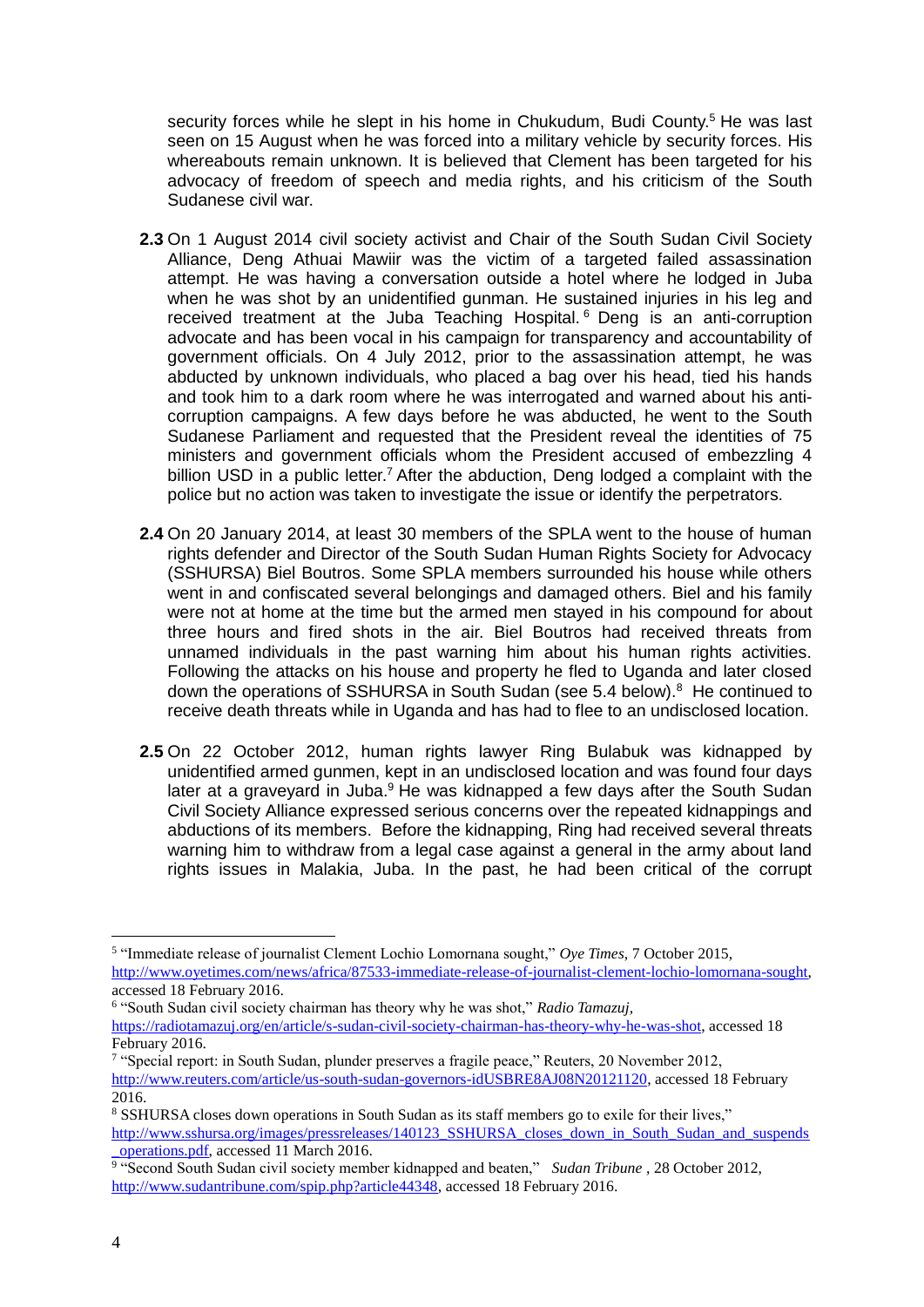practices of the government. Reports indicate that his abductors were members of the security services of South Sudan.<sup>10</sup>

#### **3 (C) Concerns over restrictions on freedom of expression and attacks on journalists and media agencies**

- **3.1** South Sudan's Transitional Constitution (2011) recognises the right to freedom of expression and of the media. It states that "every citizen shall have the right to freedom of expression, reception and dissemination of information, publication and access to the press without prejudice to public order, safety or morals as prescribed by law."<sup>11</sup> In practice provisions in the Transitional Constitution that guarantee the right to freedom of expression are repeatedly undermined and disrespected and government officials have made a point of threatening journalists reporting on sensitive issues. Moreover, the government of South Sudan has not yet acceded to or ratified several regional and international human rights treaties and mechanisms particularly the African Charter on Human and Peoples' Rights (ACHPR) and the International Covenant on Civil and Political Rights (ICCPR), which promote freedom of expression.
- **3.2** In March 2014, the Minister of Information and Broadcasting stated in an interview with Voice of America that journalists should desist from publishing interviews with rebels as this was offensive. <sup>12</sup> On 16 August 2015 President Salva Kiir warned journalists during a press conference that they could be killed. He stated that "freedom of press does not mean you work against your country. If anybody among them [journalists] does not know that this country has killed people, we will demonstrate it to them one day." <sup>13</sup> Sadly, four days after this pronouncement a journalist was assassinated in Juba (see 3.6 below).
- **3.3** In October 2014 the Parliament of South Sudan passed the highly restrictive National Security Bill which has had a devastating effect on freedom of expression and the media and on other fundamental rights. The Bill, which came into effect in March 2015, provides sweeping powers to the SSNSS to crack down on critics, monitor communications, conduct searches on persons and organisations and detain people. The Law empowers the SSNSS to request information and documents from any suspect or potential witness for examination and to monitor, investigate and carry out searches on persons and or places. It provides broad powers to the security service to monitor wireless systems, publications, broadcasting stations "in respect of security interests and to prevent misuse by users."<sup>14</sup> These broad powers infringe on the constitutional rights of citizens of the Republic of South Sudan. Notably, the law fails to provide explanations on the specific circumstances under which such powers can be exercised. In addition, the Law broadly defines crimes against the state (section 5) as activities "directed to undermine or overthrow the constitutionally established government in South Sudan at any level."<sup>15</sup> It further defines crimes

<u>.</u>

<sup>10</sup> "UN condemns South Sudan's expulsion of its human rights investigator," *Sudan Tribune,* [http://178.33.178.87/spip.php?article44424,](http://178.33.178.87/spip.php?article44424) accessed 12 March 2016.

<sup>&</sup>lt;sup>11</sup> "The Transitional Constitution of the Republic of South Sudan 2011,"

[http://www.icnl.org/research/library/files/South%20Sudan/SSudan.pdf,](http://www.icnl.org/research/library/files/South%20Sudan/SSudan.pdf) accessed 9 March 2016. <sup>12 "</sup>South Sudan warns media not to publish interviews," Voice of America,

[http://www.voanews.com/content/south-sudan-media-crackdown/2646139.html,](http://www.voanews.com/content/south-sudan-media-crackdown/2646139.html), accessed 18 March 2016. <sup>13</sup> "Kiir threatens to kill journalists working against the country," *Radio Tamazuj,* 

[https://radiotamazuj.org/en/article/kiir-threatens-kill-journalists-working-against-country,](https://radiotamazuj.org/en/article/kiir-threatens-kill-journalists-working-against-country) accessed 10 March 2016.

<sup>&</sup>lt;sup>14</sup> "National Security Service Bill 2014,[" http://www.icnl.org/research/library/files/South%20Sudan/nssbill.pdf,](http://www.icnl.org/research/library/files/South%20Sudan/nssbill.pdf) accessed 10 March 2016.

<sup>&</sup>lt;sup>15</sup> "National Security Service Bill 2014,[" http://www.icnl.org/research/library/files/South%20Sudan/nssbill.pdf,](http://www.icnl.org/research/library/files/South%20Sudan/nssbill.pdf)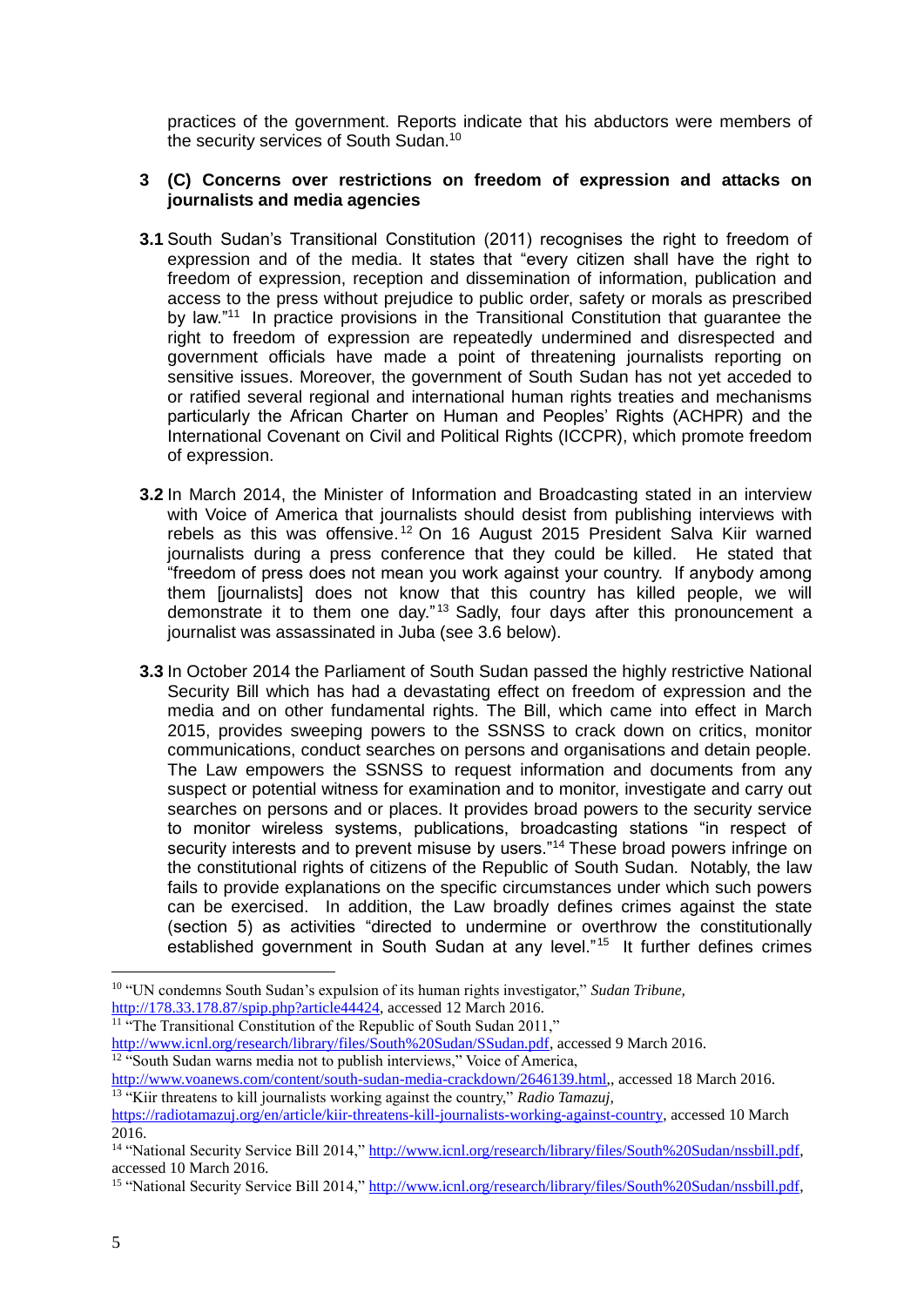against the state as "any foreign-influenced activity within or outside which is against or related to South Sudan."<sup>16</sup>

- **3.4** On 4 March 2016 *El Tabeer* newspaper journalist and editor Joseph Afandi was abducted by unidentified individuals and forced into a vehicle with tinted windows. He was later found severely injured close to a cemetery with evident signs of torture on his body. His arm was broken and he had severe wounds on his thighs and had to be hospitalised after he was found.<sup>17</sup> Before his abduction, he was arrested by the SSNSS in Hai Thuwra district in Juba on 30 December 2015 and held incommunicado at the SSNSS offices. <sup>18</sup> SSNSS officials also ordered the newspaper to cease publication until further notice following the arrest of Afandi. His arrest is linked to an article he published in *El Tabeer* on 23 December 2015 which criticised the ruling SPLM for not doing more to prevent atrocities and killing of citizens and for taking part in the civil war. He was released on 19 February 2016 without charge.
- **3.5** In March 2016 Chan Joseph Awer, a reporter for the *Al Maugif* newspaper in Juba, was kidnapped by unidentified armed men wearing masks close to the SPLM Secretariat. He was later found unconscious near a cemetery at Hai Rock City. He had been tortured and had visible wounds on his thighs.<sup>19</sup> Before his abduction, Chan had been threatened for his journalistic activities. He received an email accusing him of criticising the government after writing an article which implicated security forces in looting property and armed robbery at night. He was warned to stop writing if "he valued his life."
- **3.6** On 19 August 2015, journalist Peter Julius Moi was shot twice in his back and killed by unknown assailants as he returned home from work in Juba.<sup>20</sup> He worked as a political reporter for the Corporate and New Nation newspapers. His personal possessions including money and cell phone were not taken after the shooting, indicating it was a targeted killing. He was shot a few days after President Kiir issued a threat to journalists warning them shortly before he left for peace talks in Addis Ababa that freedom of expression does not allow journalists to attack the state of South Sudan, and that this will be demonstrated to those who are not aware that people are killed in South Sudan.<sup>21</sup> The South Sudan Union of Journalists organised a 24-hour media blackout to protest the killing of Peter and other journalists killed in South Sudan.<sup>22</sup>

<u>.</u>

accessed 10 March 2016.

<sup>16</sup> "National Security Service Bill 2014,[" http://www.icnl.org/research/library/files/South%20Sudan/nssbill.pdf,](http://www.icnl.org/research/library/files/South%20Sudan/nssbill.pdf) accessed 10 March 2016.

<sup>&</sup>lt;sup>17</sup> "Committee to Protect Journalists demands investigations into torture of journalist Afandi," Radio Tamazuj, [https://radiotamazuj.org/en/article/committee-protect-journalists-demands-investigation-torture-journalist-afendi,](https://radiotamazuj.org/en/article/committee-protect-journalists-demands-investigation-torture-journalist-afendi) accessed 12 March 2016.

<sup>18</sup> "Family of detained journalist calls for his release," *Radio Tamazuj,* 

*[https://radiotamazuj.org/en/article/family-detained-journalist-joseph-afandi-calls-his-release,](https://radiotamazuj.org/en/article/family-detained-journalist-joseph-afandi-calls-his-release)* accessed 12 March 2016.

<sup>&</sup>lt;sup>19</sup> "Writer allegedly kidnapped and later released at Juba cemetery," Radio Tamazuj,

[https://radiotamazuj.org/en/article/writer-allegedly-kidnapped-and-later-released-juba-cemetery,](https://radiotamazuj.org/en/article/writer-allegedly-kidnapped-and-later-released-juba-cemetery) accessed 12 March 2016.

<sup>20</sup> South Sudan reporter killed days after president's threat," *African Media Agency, http*[://amediaagency.com/s](http://amediaagency.com/s-sudan-reporter-killed-days-after-presidents-threat/)[sudan-reporter-killed-days-after-presidents-threat/,](http://amediaagency.com/s-sudan-reporter-killed-days-after-presidents-threat/) accessed 12 March 2016.

<sup>21</sup> "South Sudan Journalist shot dead after President Kiir threatened killing journalists," *South Sudan Tribune,* 20 August 2015, [http://www.sudantribune.com/spip.php?article56126,](http://www.sudantribune.com/spip.php?article56126) accessed 9 March 2016.

<sup>&</sup>lt;sup>22</sup> "Media blackout in South Sudan after journalist killing,[" http://www.dw.com/en/media-blackout-in-south](http://www.dw.com/en/media-blackout-in-south-sudan-after-journalist-killing/a-18664924)[sudan-after-journalist-killing/a-18664924,](http://www.dw.com/en/media-blackout-in-south-sudan-after-journalist-killing/a-18664924) accessed 12 March 2016.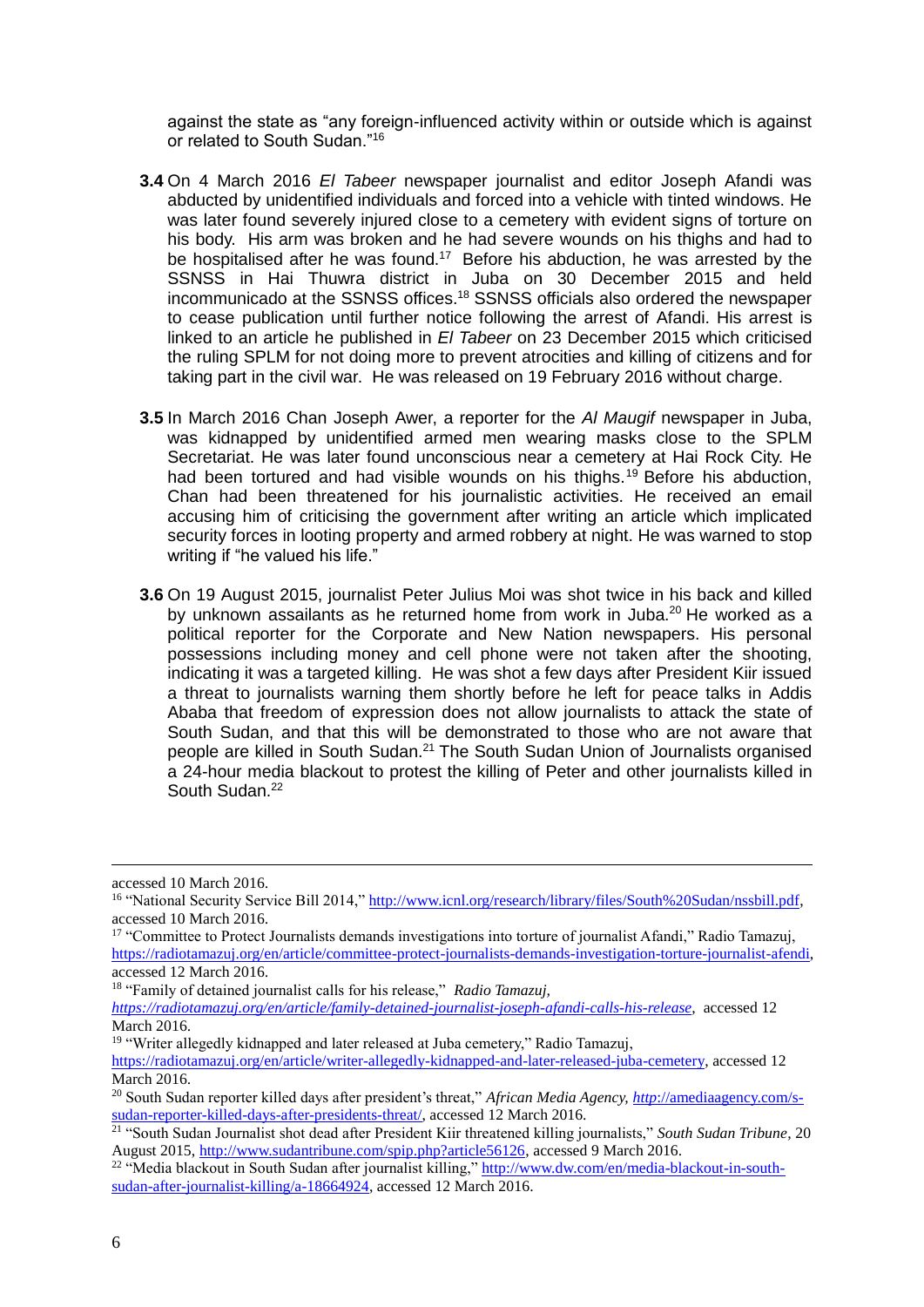- **3.7** On 25 January 2015, five journalists from two radio and TV stations were assassinated as they travelled in a convoy with the Commissioner for Kaya County James Marodama Benjamin.<sup>23</sup> The Commissioner was on his way back from a visit to families of victims of another attack carried out on 22 January 2015. The journalists killed were Musa Mohammed, Adama Juma and Dalia Marko of Raja FM and Randa George and Boutros Matin of SSTV. The attackers were not identified and there were conflicting reports about their identify from government officials. The spokesperson for the South Sudan military stated that the attacks were carried out by Uganda's Lord's Resistance Army (LRA), however the Western Bahr el Ghazal State Governor noted that it was done by South Sudanese rebels led by former Vice President Riek Machar.
- **3.8** In August 2014 the South Sudanese authorities shut down Bakhita Radio Station in Juba after the station's editor Ocen David and two presenters were arrested. Bakhita Radio is run by the Roman Catholic Church as part of a network of community radio stations. It was closed after it broadcasted reports of renewed fighting between rebel and government forces. <sup>24</sup> The government stated that the station was closed because it "misinformed" the public by broadcasting an interview with the rebels in which the latter blamed the government for the resurgence in the fighting. The government accused Ocen David of collaborating with the rebels and of being a traitor to the international community.<sup>25</sup> The two other journalists were released on the same day they were arrested but Ocen David was detained at the national security headquarters and only released on 18 August 2014. Following its closure, the station issued a written apology to the government for "broadcasting the views of the opposition," after the authorities demanded it did so. Three weeks after the station was closed, President Kiir requested security forces to re-open the station and the authorities warned its editors not to broadcast information related to politics and the conflict.
- **3.9** On 10 April 2014, the SSNSS confiscated copies of the *Juba Monitor* after it published a piece with the profile of former Minister of Environment Alfred Ladu Gore, who is an ally to rebel leader and former Vice President Riek Machar.<sup>26</sup> Before that, on 18 March 2014, copies of the same paper were confiscated for reporting that the rebels were on the verge of advancing towards the state capital of Jonglei, Bor. Again all copies of the paper due for circulation were confiscated by the SSNSS on 16 January 2014, after it published two articles considered offensive by the authorities. In one article, the paper's editor Alfred Taban proposed that an interim government be formed ahead of elections planned for 2015. The second article presented a historic analysis of the ethnic tensions in the South Sudan army. On 7 December 2013, the SSNSS confiscated copies of the *Juba monitor* and Arabic language newspaper *Al Masir.* The newspapers were targeted for publishing information about a press conference held by senior members of the ruling Sudan People's Liberation Movement (SPLM), in which they criticised President Salva Kiir and accused him of being a dictator.

<sup>24</sup> "Bakhita radio remains closed, editor in detention," *Catholic Radio Network,*  [http://catholicradionetwork.org/?q=node/15269,](http://catholicradionetwork.org/?q=node/15269) accessed 12 March 2016.

<sup>1</sup> <sup>23</sup> "South Sudanese journalist shot and killed in Wau State," *Sudan Tribune,*  [http://www.sudantribune.com/spip.php?article58147,](http://www.sudantribune.com/spip.php?article58147) accessed 12 March 2016.

<sup>&</sup>lt;sup>25</sup> "Security releases Bakhita Radio editor, keeps station closed,[" http://www.bakhitaradio.org/?q=node/6304,](http://www.bakhitaradio.org/?q=node/6304) accessed 12 March 2016.

<sup>26</sup> "South Sudan dictates media coverage of conflict," *Relief web,* [http://reliefweb.int/report/south-sudan/south](http://reliefweb.int/report/south-sudan/south-sudan-dictates-media-coverage-conflict)[sudan-dictates-media-coverage-conflict,](http://reliefweb.int/report/south-sudan/south-sudan-dictates-media-coverage-conflict) accessed 14 March 2016.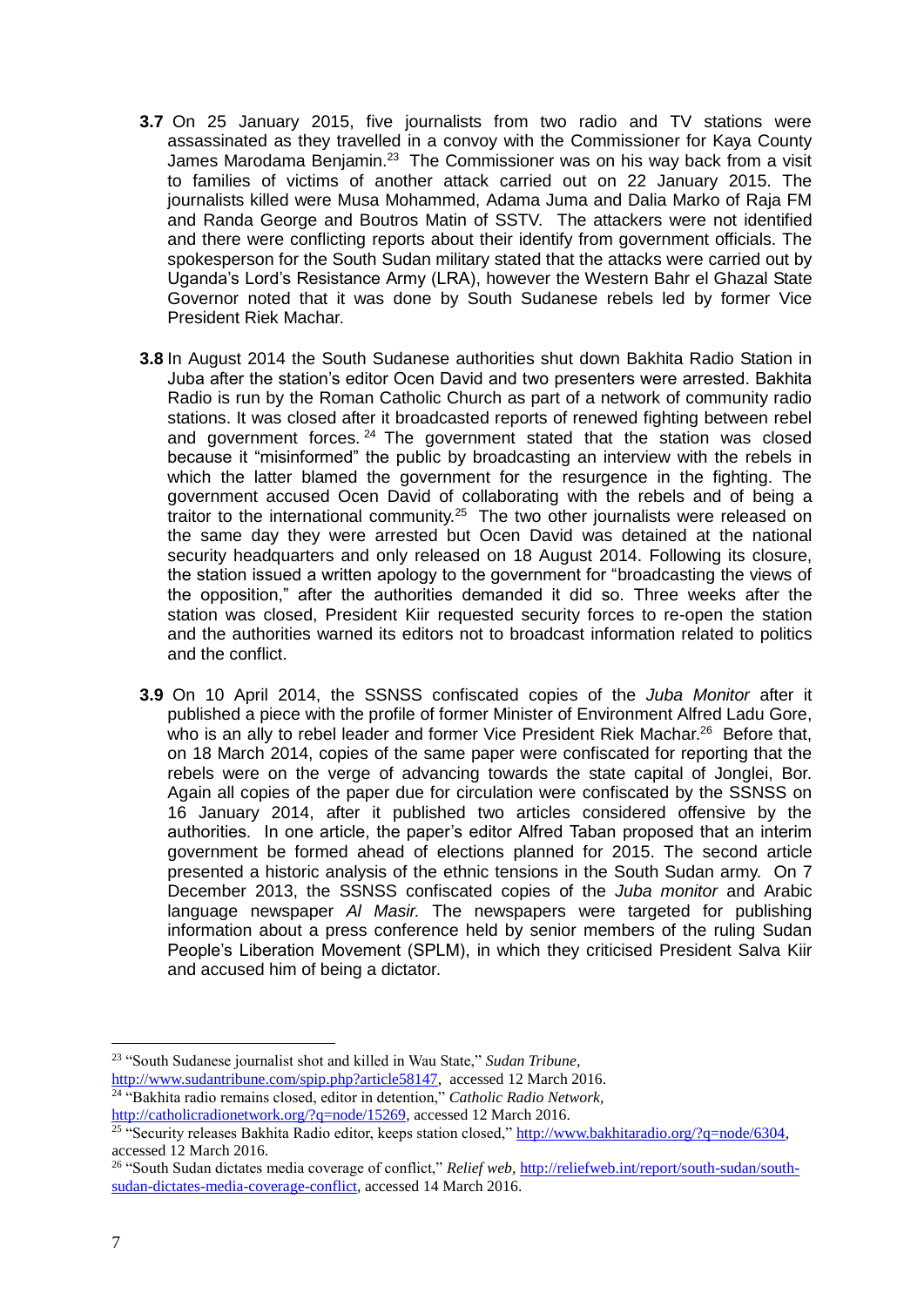**3.10** On 5 December 2012, online journalist Isaiah Diing Chan Awuol was shot and killed by unidentified gun men in Gudele, Juba.<sup>27</sup> He wrote critical pieces for online news platforms including Sudanese Online, Gurtong and Sudan Tribune. In an article published on 27 November 2012, shortly before he was assassinated, he asked the government in South Sudan to mend its relations with Sudan and desist from supporting rebels in Sudan. He had in the past written critical pieces about the government, and had already been threatened and asked to stop writing on several occasions.

### **4 (D) Concerns over restrictions on freedom of assembly**

- **4.1** Article 25 (1) of South Sudan's Transitional Constitution (2011) notes that "the right to peaceful assembly is recognised and guaranteed." <sup>28</sup> Despite this constitutional guarantee, the authorities have on several occasions forcefully dispersed peaceful protests.
- **4.2** On 18 December 2012, 12 people were killed by the police during protests over a decision by the governor of Western Bahr el Ghazal state to move the administrative headquarters of Wau County. This decision led to a series of protests between communities in Wau and the police. On 8 and 9 December 2012, 9 people were killed as police forcefully dispersed protesting communities. Ahead of President Kiir's visit to the areas affected by the protests he noted that the army must intervene in cases where police were not able to restore order. He added that the governor's decision to move the administrative headquarters of Wau was in line with SPLM policy and that protesters were killed because they rejected the decision. He further stated that communities must live in that reality.<sup>29</sup> No investigations were conducted into the actions of the police and those who killed the protesters have never been held to account.

## **5 (E) Concerns over restrictions on freedom of association**

- **5.1** Article 25 (1) of the Transitional Constitution of the Republic of South Sudan (2011) guarantees the right to freedom of association. It states clearly that 'every person shall have the right to freedom of association with others including the right to form or join political parties, associations and trade or professional unions for the protection of his or her interests."<sup>30</sup> In practice however, the South Sudanese authorities regularly clamp down on civil society organisations, and have recently passed laws that restrict associational rights. Attacks and threats against staff of certain organisations, particularly those focusing on documenting and reporting human rights, have forced some of these organisations to cease operating in South Sudan.
- **5.2** On 11 February 2016, President Kiir signed the Non-Governmental Organisations (NGO) and the Relief and Rehabilitation Commissions (RRC) Acts into law. According to the government, the laws were adopted to "provide the legal framework for the registration, coordination and monitoring of the operations of NGOs."<sup>31</sup> The Acts have restrictive provisions that provide broad powers to the authorities to

[http://www.icnl.org/research/library/files/South%20Sudan/SSudan.pdf,](http://www.icnl.org/research/library/files/South%20Sudan/SSudan.pdf) accessed 9 March 2016. <sup>29</sup> "South Sudan President Kiir backs relocation of Wau headquarters," *Sudan Tribune*

<sup>30</sup> "The Transitional Constitution of the Republic of South Sudan,"

<sup>27</sup> "South Sudan police investigate killing of political commentator," *Sudan Tribune,*  [http://www.sudantribune.com/spip.php?article44748,](http://www.sudantribune.com/spip.php?article44748) accessed 12 March 2016. <sup>28</sup> "The Transitional Constitution of the Republic of South Sudan,"

[http://www.sudantribune.com/spip.php?article44974,](http://www.sudantribune.com/spip.php?article44974) accessed 12 March 2016.

[http://www.icnl.org/research/library/files/South%20Sudan/SSudan.pdf,](http://www.icnl.org/research/library/files/South%20Sudan/SSudan.pdf) accessed 9 March 2016. <sup>31</sup> "Non-Governmental Organisations Bill 2015," [http://www.gurtong.net/LinkClick.aspx?fileticket=4AiFzUI](http://www.gurtong.net/LinkClick.aspx?fileticket=4AiFzUI-rw0%3d&tabid=342)[rw0%3d&tabid=342,](http://www.gurtong.net/LinkClick.aspx?fileticket=4AiFzUI-rw0%3d&tabid=342) accessed 12 March 2016.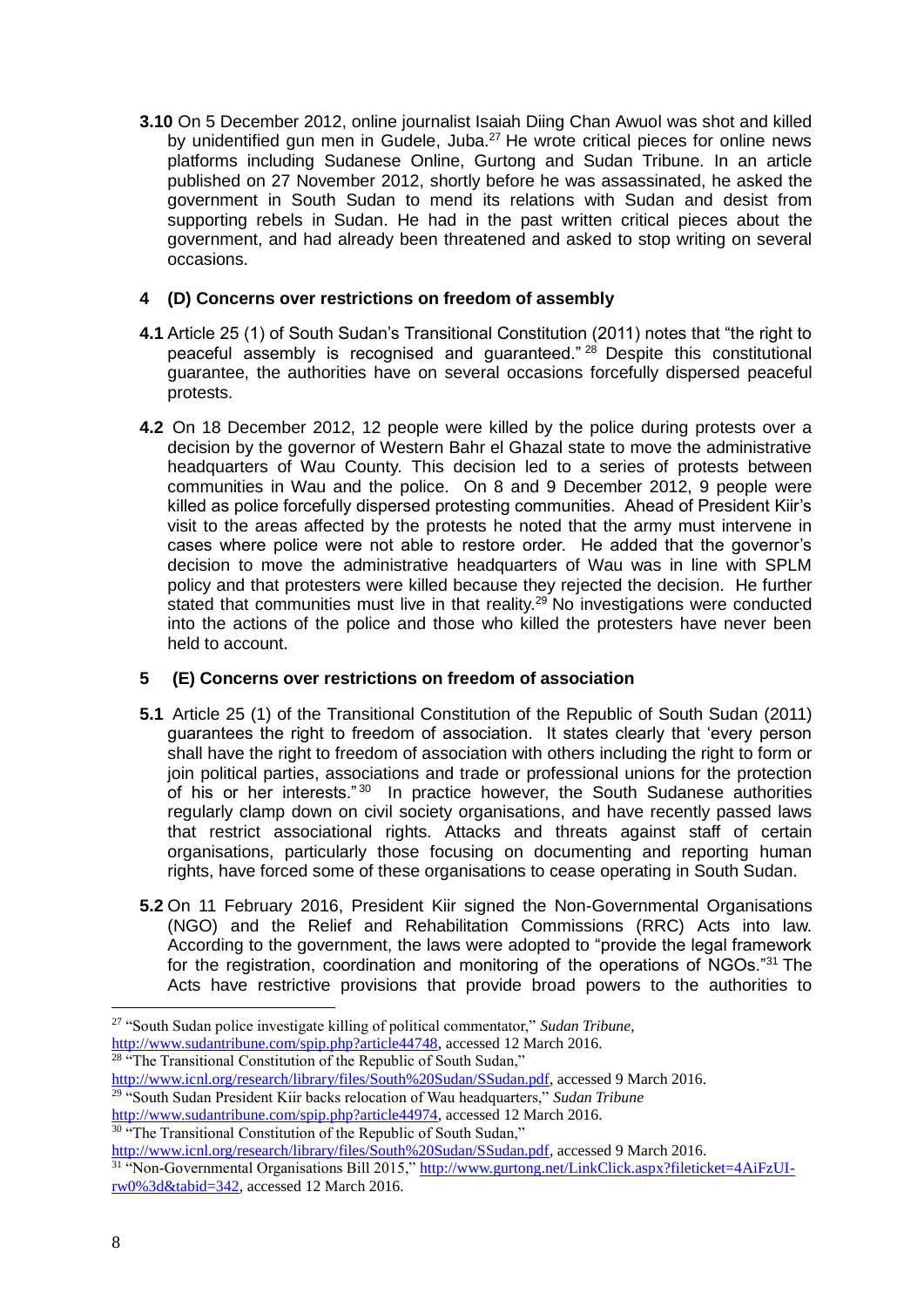monitor and control the activities of NGOs, which will ultimately impede freedom of association in South Sudan. The NGO Act requires NGOs to seek permission in order to carry out any activities not listed in their certificates of registration, including activities in new geographic areas. It empowers the Registrar of NGOs to revoke the registration of NGOs and refuse to provide certificates of registration that do not meet the requirements of the law but does not provide any recourse or avenues for NGOs to appeal such decisions. According to the Law, those who utter false statements or pronouncements which violate any of the provisions of the Law are liable to a fine not exceeding 50000SSP or imprisonment not exceeding 3 years. The Rehabilitation Commission Act establishes a Committee for recommending clauses granting the RRC the authority to run NGOs.

- **5.3** In September 2014, the Minister of Labour Ngor Kolong Ngor issued a directive requesting all NGOs to notify all international staff members with an order to stop working from 15 October 2014. It stated further that the NGOs should advertise for specific positions including Executive Director, heads of human resource departments, front desk officers and receptionists. He noted that these positions must only be occupied by South Sudanese nationals. The directive was issued as the authorities deliberated on the new NGO Bill – the Non-Governmental Organisations Bill which places restrictions on NGOs and particularly humanitarian organisations. Before that, on 22 July 2014, the South Sudan Food and Security Council (RSSFSC) in the Presidency issued a statement requesting all humanitarian organisations not to "release or publish any independent or unilateral statements on the food and nutrition situation without the authorisation of the Office of the President."32
- **5.4** On 4 September 2012, unidentified gunmen stormed the offices of the SSHURSA and looted property. SSHURSA is an independent human rights organisation formed in 2007 by South Sudanese lawyers and law students at Makerere Law Development Centre in Kampala, Uganda. It started operating in South Sudan in 2009 with its head office in Juba and other offices in different states. <sup>33</sup> It focused on the monitoring, documentation and reporting of human rights violations in South Sudan and training the general public on the constitution, rule of law and international humanitarian law. On 22 January 2014 following a series of threats reportedly from government security forces on the staff members of SSHURSA, the organisation closed down its operations and offices in South Sudan.

### **6 (F) Recommendations to the Government of the Republic of South Sudan.**

CIVICUS and EHAHRDP urge the government of South Sudan to create an enabling environment for civil society and the media to operate in accordance with the rights enshrined in the Constitution of South Sudan. At a minimum, the following conditions should be ensured: freedom of association, freedom of expression, the right to operate free from unwarranted state interference, the right to seek and secure funding and the state's duty to protect. In light of this, the following specific recommendations are made.

<sup>&</sup>lt;sup>32</sup> "Statement to food security stakeholders in the republic of South Sudan," Republic of South Sudan Food and Security Council, Office of the President, 22 July 2014,

[https://radiotamazuj.org/sites/default/files/Statement%20to%20Food%20Security%20Stakeholders%20in%20th](https://radiotamazuj.org/sites/default/files/Statement%20to%20Food%20Security%20Stakeholders%20in%20the%20Republic%20of%20South%20Sudan%20%28....pdf) [e%20Republic%20of%20South%20Sudan%20%28....pdf,](https://radiotamazuj.org/sites/default/files/Statement%20to%20Food%20Security%20Stakeholders%20in%20the%20Republic%20of%20South%20Sudan%20%28....pdf) accessed 9 March 2015.

<sup>&</sup>lt;sup>33</sup> "SSHURSA closes down operations in South Sudan as its staff members go to exile for their lives," [http://www.gurtong.net/ECM/Editorial/tabid/124/ctl/ArticleView/mid/519/articleId/14706/South-Sudan-Human-](http://www.gurtong.net/ECM/Editorial/tabid/124/ctl/ArticleView/mid/519/articleId/14706/South-Sudan-Human-Rights-Closes-Office-in-the-Country.aspx)[Rights-Closes-Office-in-the-Country.aspx,](http://www.gurtong.net/ECM/Editorial/tabid/124/ctl/ArticleView/mid/519/articleId/14706/South-Sudan-Human-Rights-Closes-Office-in-the-Country.aspx) accessed 11 March 2016.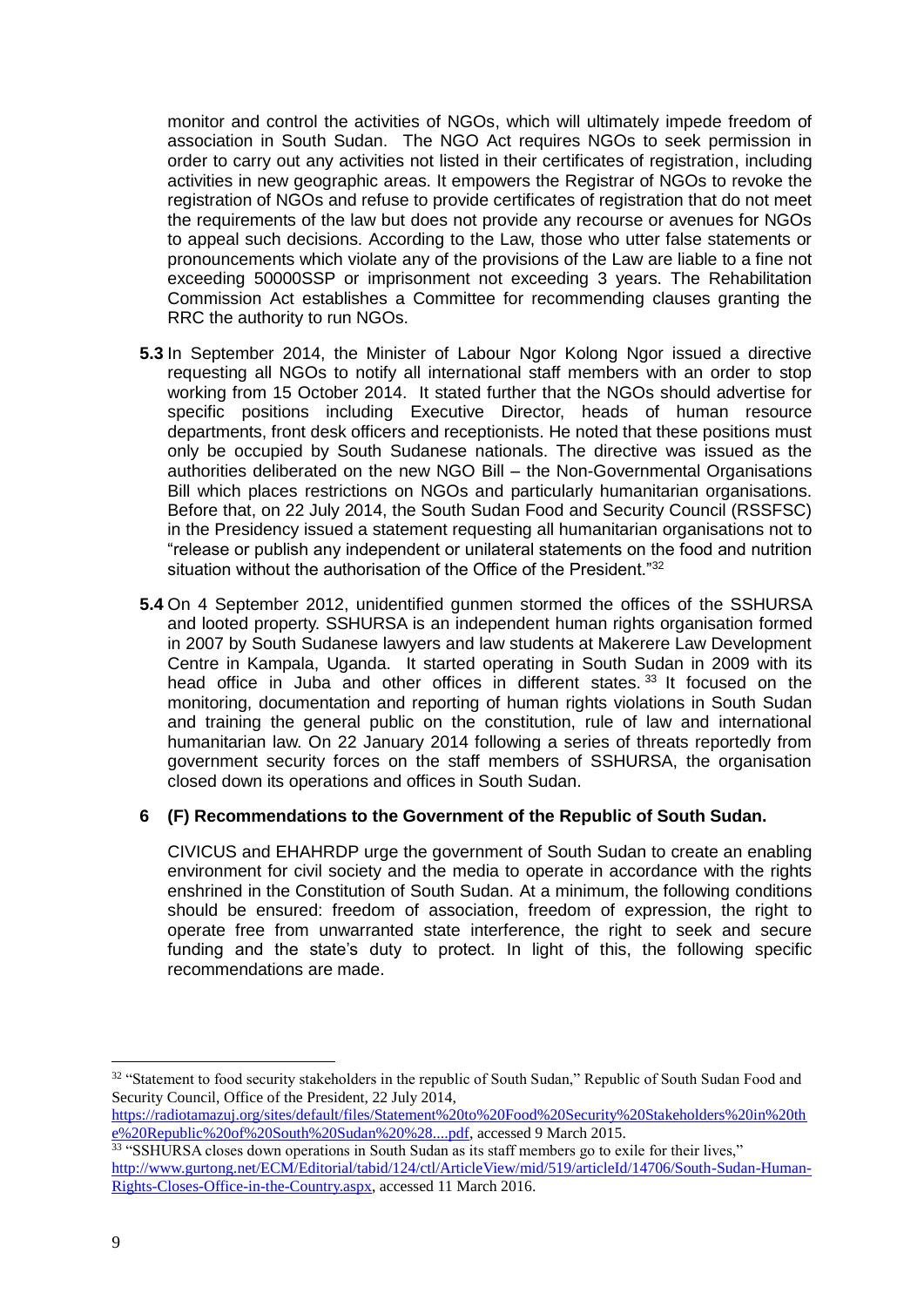### **6.1 Concerns regarding judicial persecution, harassment and intimidation of human rights defenders and journalists.**

- All cases of murder, abduction, torture and arbitrary detention of human rights defenders and journalists should be subjected to an independent investigation to bring the perpetrators to justice. An independent mechanism supported by legislation should be established to enable the same.
- Written instructions should be issued to members of security forces to strictly refrain from persecution and harassment of human rights defenders and journalists.
- Government officials should be instructed to refrain from the practice of issuing verbal threats to civil society members and journalists exposing corruption and human rights violations.
- Cases registered against human rights defenders and journalists should be immediately reviewed and arbitrarily imprisoned individuals should be immediately released.

#### **6.2 Concerns over restrictions on freedom of expression and independence of the media**

- The National Security Law should be amended in line with provisions of General Comment 34 on Freedom of Expression made by the UN Human Rights Committee. The practice of shutting down independent newspapers and confiscating copies of news editions perceived as sensitive should be immediately stopped and declared illegal.
- Instructions should be issued to all government departments including security agencies not to interfere with the freedom of the media.

### **6.3 Regarding restrictions on freedom of assembly**

- Independent investigations should be carried out into the killing of protesters on 8, 9 and 18 December 2012 and those responsible for these crimes should be brought to justice.
- Best practices on freedom of peaceful assembly prescribed by the UN Special Rapporteur on Rights to Freedom of Peaceful Assembly and Association should be adopted by the Government of South Sudan.
- Security officials should be imparted training on dealing with public assemblies in line with the UN Basic Principles on the Use of Force and Firearms.
- Recourse for judicial review and effective remedy should be provided including compensation in cases of unlawful denial of the right to freedom of assembly by state authorities.

### **6.4 Concerns over restrictions on freedom of association**

 The right of all South Sudanese to form associations and belong to groups in line with constitutional provisions and international human rights standards should be protected and enabled.